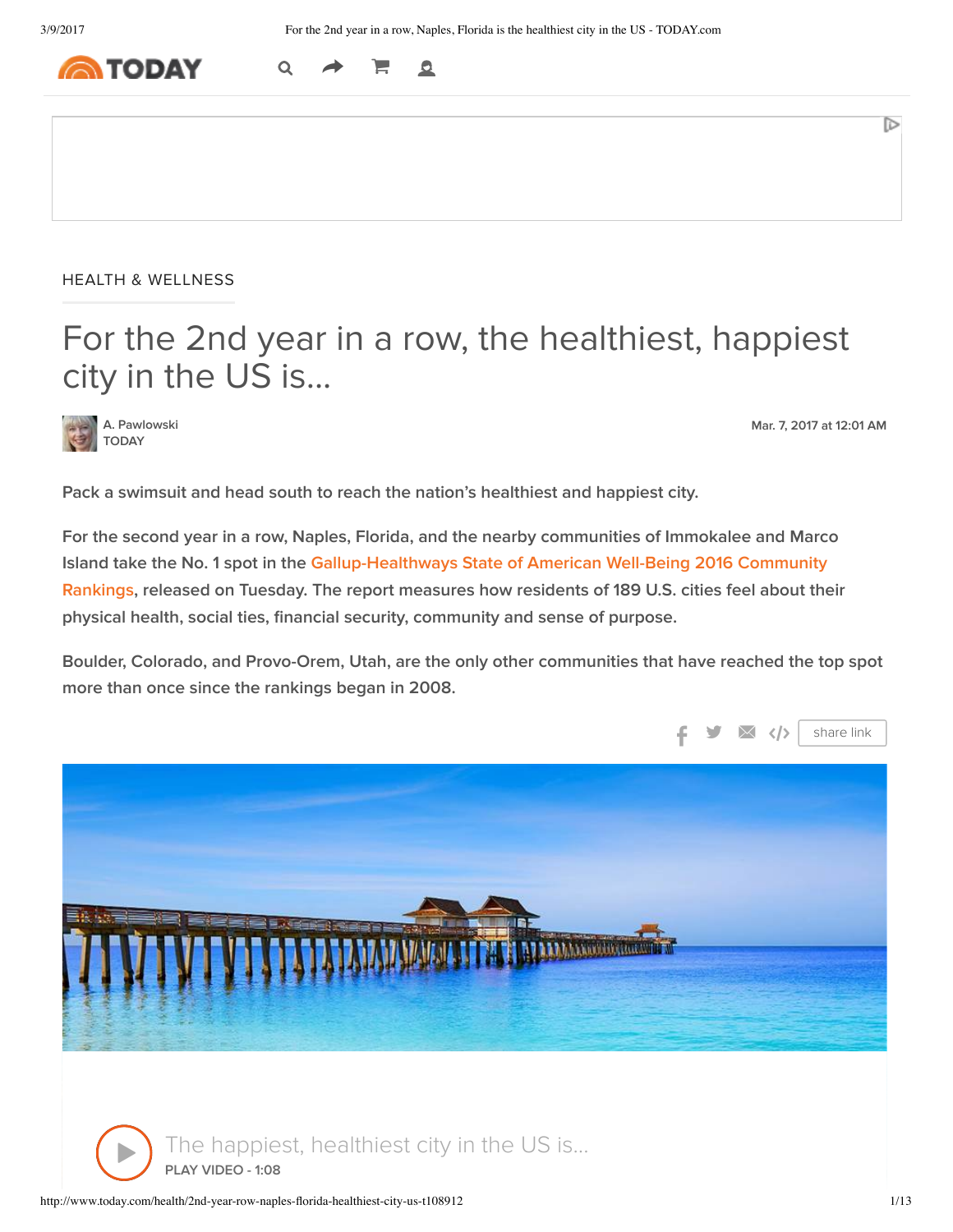### MORE VIDEO



What's the deal with egg substitutes? Joy Bauer's diet SOS



Trainer to the stars reveals how Hollywood celebs stay in shape



FasciaBlaster: Could it be the key to living a pain-free life?



Lose weight like a celebrity: Trainer to the stars reveals how

Naples has "muscled its way past" the other top-ranked metropolitan areas by getting high scores across the board, said Dan Witters, research director of the Gallup-Healthways Well-Being Index.

"Naples does a lot of things right," Witters told TODAY. "[People in] Naples really take care of themselves well."

Residents there report having good physical health, feeling proud about their community, enjoying good relationships and liking what they do each day.

#### RELATED: The happiest, healthiest state in the US is...

You may think that has a lot to do with living in a scenic, affluent beach community, but those factors don't influence the score as much as you'd expect. Income matters, but it doesn't ensure high well-being, Witters said. Plus, the median household income of respondents in the Naples metropolitan statistical area wasn't "off the charts."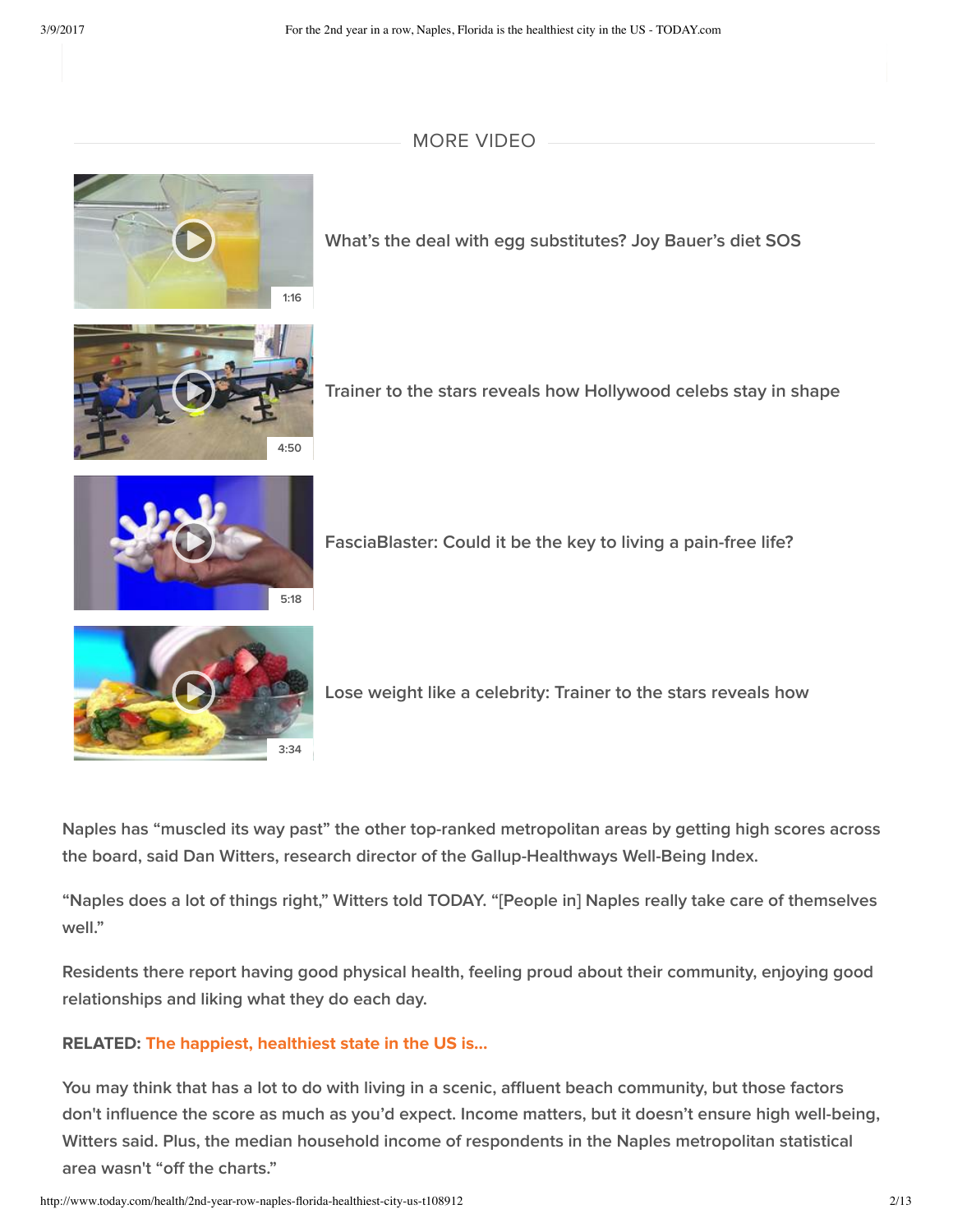As far as the beachy location, researchers have previously looked at the relationship between living near the coast and well-being, and found it's not nearly as strong as you might think, he added.



Angeliki Jackson / TODAY

## The top 10 U.S. communities with the highest well-being are:

- 1. Naples–Immokalee–Marco Island, Florida
- 2. Barnstable Town, Massachusetts
- 3. Santa Cruz–Watsonville, California
- 4. Honolulu, Hawaii
- 5. Charlottesville, Virginia
- 6. North Port–Sarasota–Bradenton, Florida
- 7. San Luis Obispo–Paso Robles, California
- 8. Lynchburg, Virginia
- http://www.today.com/health/2nd-year-row-naples-florida-healthiest-city-us-t108912 3/13 9. Hilton Head Island–Bluffton-Beaufort, South Carolina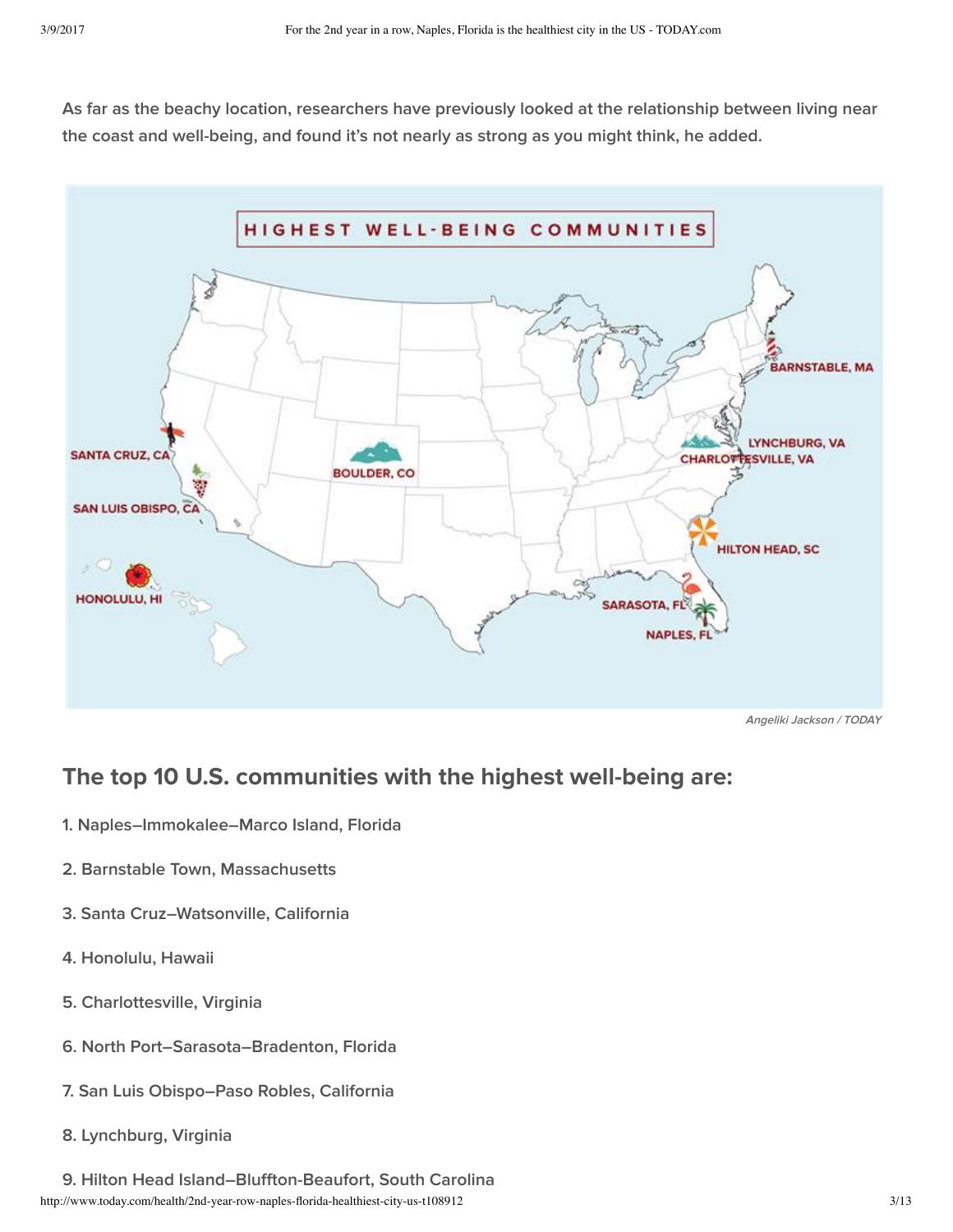#### 10. Boulder, Colorado

#### MORE HEALTH VIDEOS



What's the deal with egg substitutes? Joy Bauer's diet SOS



Trainer to the stars reveals how Hollywood celebs stay in shape



FasciaBlaster: Could it be the key to living a pain-free life?



Lose weight like a celebrity: Trainer to the stars reveals how

At the other end of the spectrum, Fort Smith — located on the border of Arkansas and Oklahoma — was ranked last. The metropolitan area is a "mainstay" in the bottom ten, Witters said.

"Fort Smith, Charleston (West Virginia) and Huntington (West Virginia) are probably your big three as far as jostling for that unhappy spot at the very lowest rung on that ladder," he noted.

Charleston did not make the rankings this year because Gallup-Healthways wasn't able to obtain enough interviews from residents, so the city wasn't eligible to be included.

Meanwhile, Fort Smith has a very high smoking rate and an obesity rate that's "through the roof" at almost 40 percent, Witters said. The area gets some of the lowest marks in the nation for the number of residents who report they have someone in their life who encourages them to be healthy, or who say they do something interesting every day.

"That's a really big missed opportunity," Witters said. "Learning and growing is a very important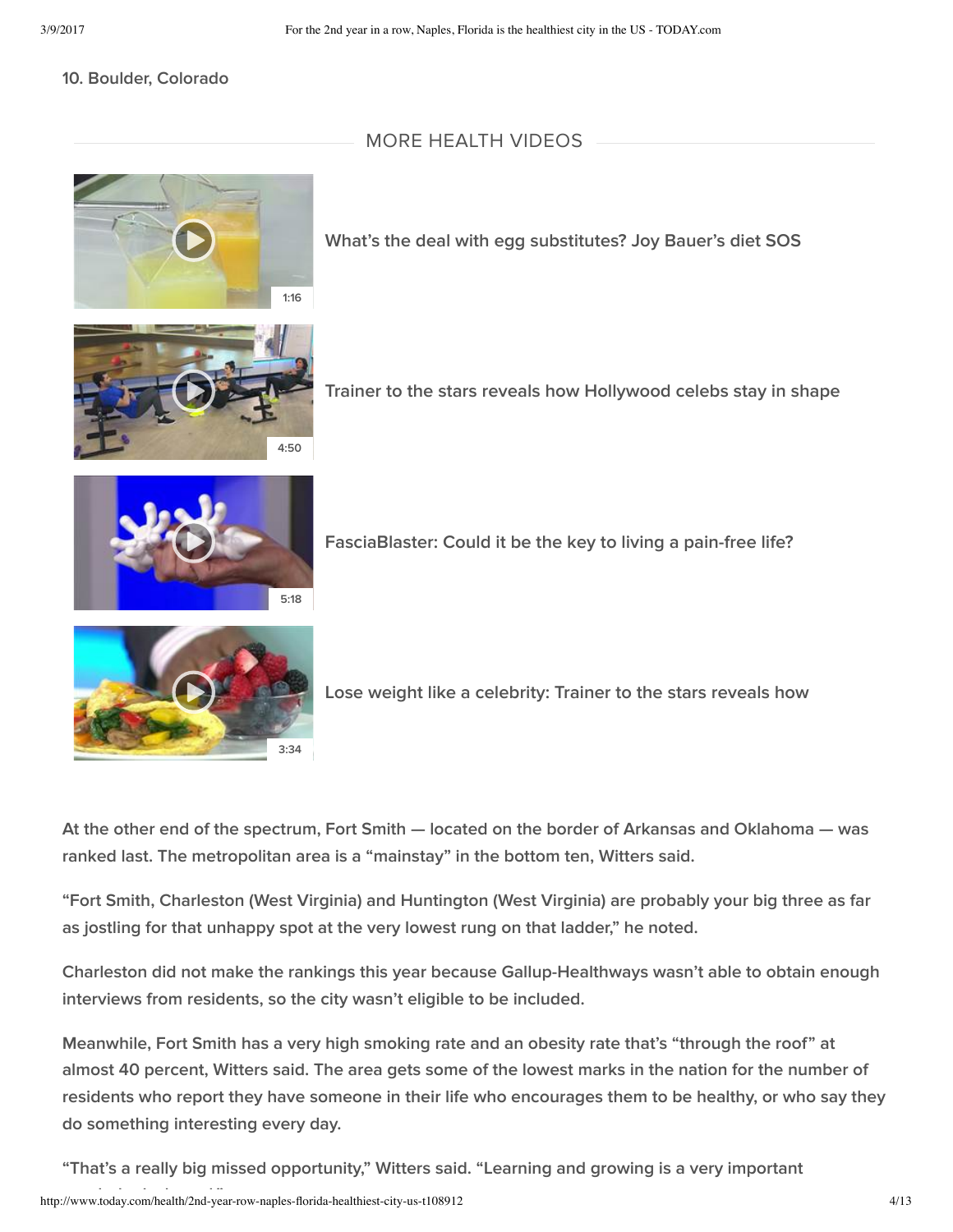psychological need."

#### RELATED: Death rate grows, life expectancy shrinks for Americans



Angeliki Jackson / TODAY

## The 10 communities at the bottom of the list are:

- 180. Montgomery, Alabama
- 181. Erie, Pennsylvania
- 182. Beaumont–Port Arthur, Texas
- 183. Chico, California
- 184. Flint, Michigan
- 185. Canton–Massillon, Ohio
- 186. Topeka, Kansas
- 187. Huntington–Ashland, West Virginia–Kentucky–Ohio
- 188. Hickory–Lenoir–Morganton, North Carolina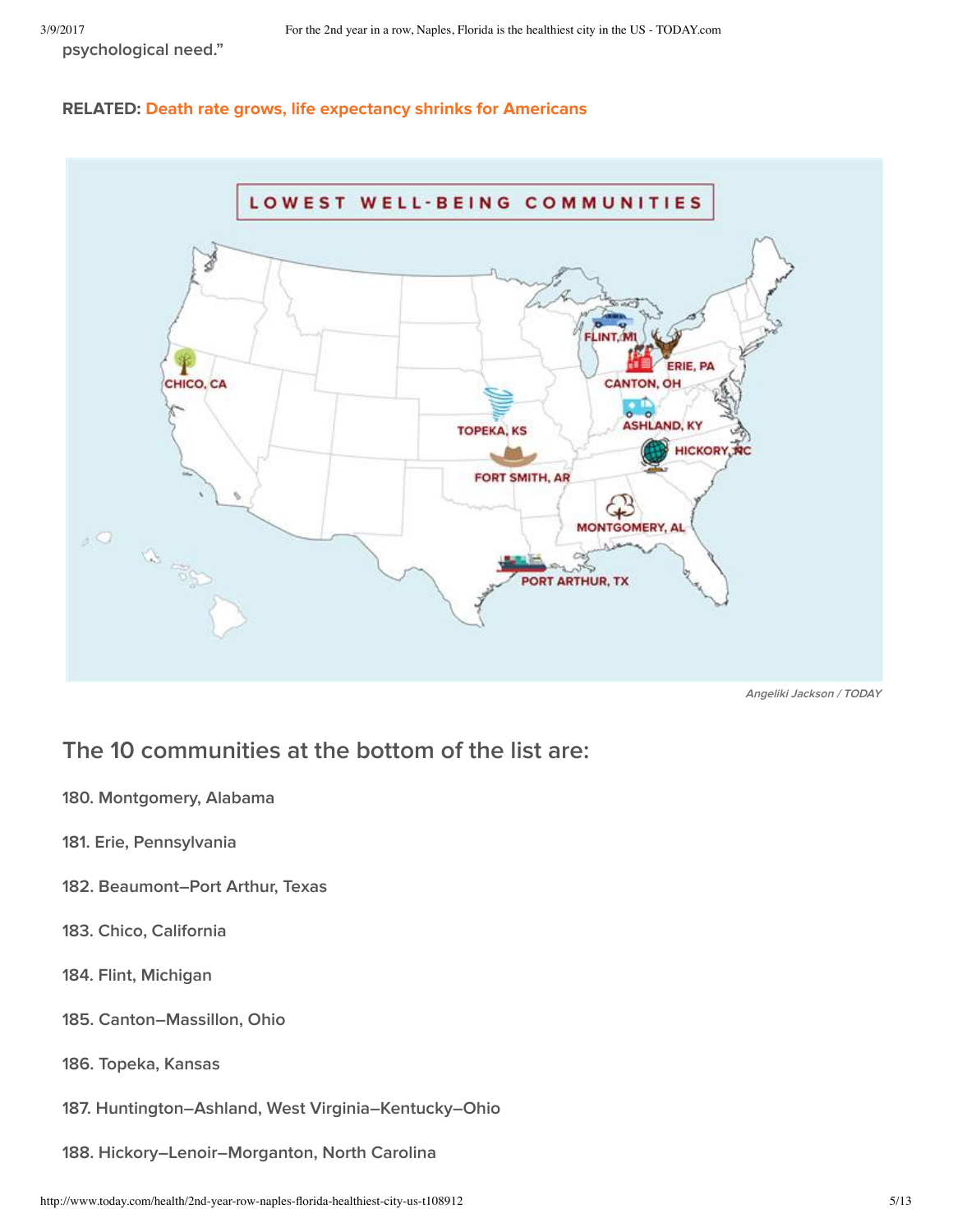#### 189. Fort Smith, Arkansas–Oklahoma





New Study Finds Lack of Exercise Is Deadlier Than Obesity PLAY VIDEO - 2:13  $\blacktriangleright$ 

### MORE VIDEO

### The most and least stressed cities

Naples had the most mellow, relaxed residents in the nation, while Chico, California, was home to the most worried, anxious and tense population.

But stress can be a "tricky" measure, Witters said.

"In places that have high percentages of professionals, you'll have a lot more of what's sometimes called productive stress, where people will carry out otherwise high well-being lives, but will feel the stress most days," he noted.

So Provo-Orem Utah, and Boulder, Colorado, which are perennial high well-being places, also had the second- and third-highest stress levels in the nation, the report found.

#### RELATED: 5 surprising (and really easy!) ways to relax

### The city where people feel safest is…

That's Boulder, Colorado, where 90 percent of residents say that they always feel safe and secure.